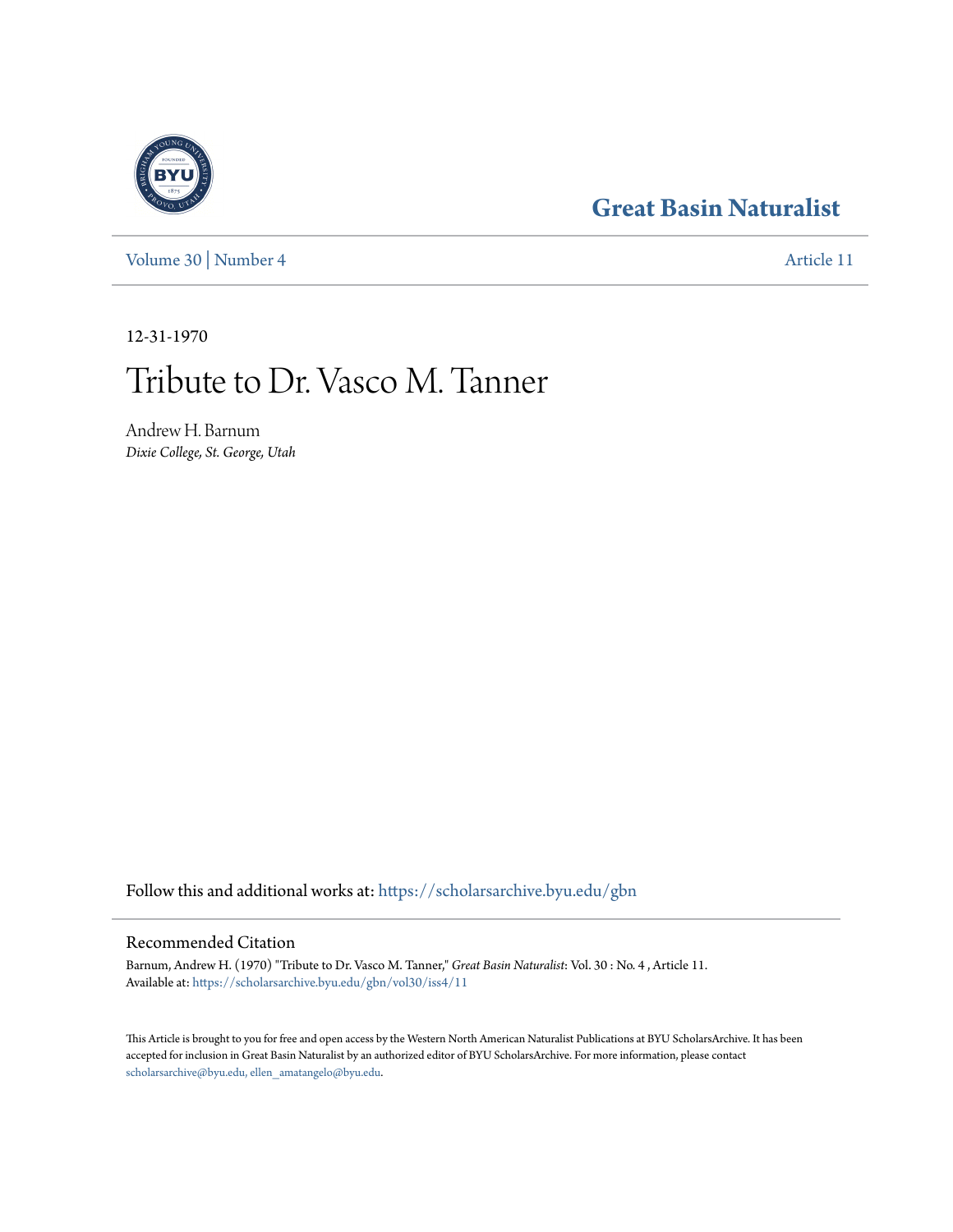### TRIBUTE TO DR. VASCO M. TANNER

#### Andrew H. Barnum'

One individual stands out in the education of any student. One instructor consistently plays the important role in influence and encouragement. That person in my life is Dr. Vasco M. Tanner, one of the great naturalists.

My personal recollections of Dr. Tanner extend nearly a quarter of <sup>a</sup> century. My life is more meaningful because of our associations.

My early impressions as an undergraduate student in entomology are filled with memories of his contagious smile, of the regimentation of his laboratory classes, of the high quality of work he insisted upon. Recollections focus the exactness of laboratory exercises, including carefully executed drawings. Only ink drawings received full credit. He had to do it for David Starr Jordan and we had to do it for Dr. Tanner. More than one outstanding scientific illustrator had a be ginning and encouragement in Dr. Tanner's classes.

The students referred to him endearingly as "the wooly lamb" because of his curly hair and robust size.

His knowledge and his association with the world's great scientists made the history and literature classes live. As <sup>a</sup> book collector. Dr. Tanner had access to the important early publications, and in each history or literature class he would present to the students armloads of books with the admonition and advice, "Now <sup>I</sup> want you to become acquainted with all of these"; but at the close of the class period he would quickly gather up all the books, transport them to his office before they could become soiled, and lock them in a cabinet, secure for the next class.

He was very helpful to both graduate and undergraduate, always liberal with supplies for collecting. However, before dispensing the ethyl alcohol he would invariably add a little formaldehyde, always with the explanation that it made a better preservative. All along we knew he was just preventing us from adding our own ingredients for a different purpose!

Only the privileged graduate student had the opportunity of accompanying Dr. Tanner on field trips, and no one has really known him who didn't spend <sup>a</sup> week or two in the field, where the education in natural history was continuous over twenty-four-hour periods of exposure. It didn't matter whether we were treating the water with rotenone to collect fish (an occasional trout that didn't survive invariably wound up in the frying pan at night), rockrolling in search of reptiles, or wading the streams for amphibians, we always collected insects. Frequently, too, we listened to more western history than natural history. Dr. Tanner was an avid firstedition book collector, and the student would often spend more time

<sup>&#</sup>x27;Dixie College. St. George. Utah.